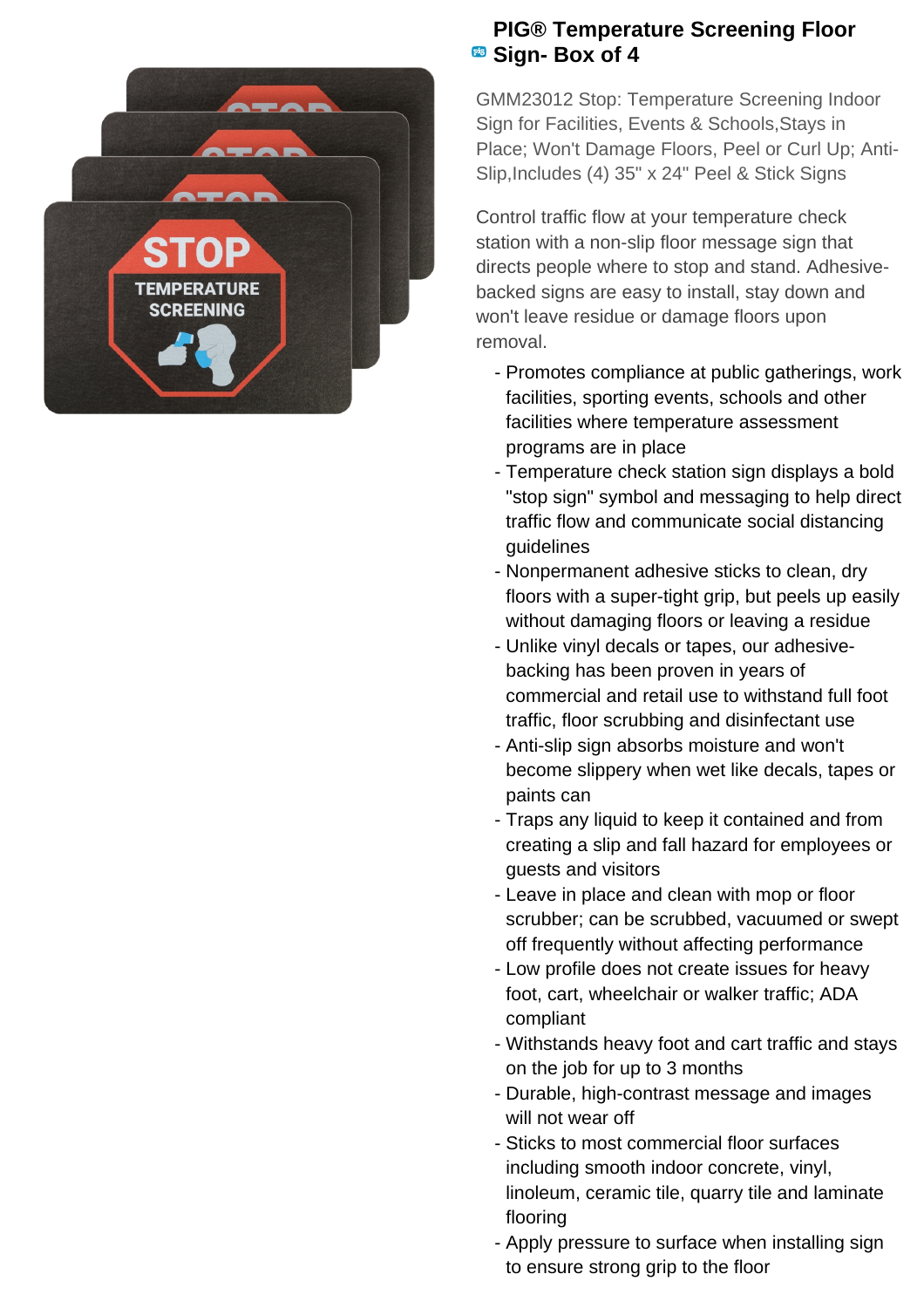Recommended for indoor and non-carpeted surfaces only



| Item#                              | <b>Description</b> | <b>Dimensions</b>                                                                                            | Weight                                                      |
|------------------------------------|--------------------|--------------------------------------------------------------------------------------------------------------|-------------------------------------------------------------|
| GMM23012-BK                        |                    | 35" W x 24" L                                                                                                | 4.03 lbs.                                                   |
| <b>Metric Equivalent:</b>          |                    |                                                                                                              |                                                             |
| Item#                              | <b>Description</b> | <b>Dimensions</b>                                                                                            | Weight                                                      |
| GMM23012-BK                        |                    | 88.9cm W x 61cm L                                                                                            | 1.8 kg                                                      |
| <b>Specifications</b>              |                    |                                                                                                              |                                                             |
| <b>Dimensions</b>                  |                    | 35" W x 24" L                                                                                                |                                                             |
| <b>Backing Material</b>            |                    | Adhesive-Backed                                                                                              |                                                             |
| <b>Brand</b>                       |                    | <b>PIG</b>                                                                                                   |                                                             |
| <b>Category</b>                    |                    | <b>Temperature Screening</b>                                                                                 |                                                             |
| <b>Flammability Specifications</b> |                    | Flame Resistant - Will melt and self-extinguish                                                              |                                                             |
| <b>Fluid Absorbed</b>              |                    | Water; Grease; Oils                                                                                          |                                                             |
| <b>Ideal For</b>                   |                    | <b>Temperature Screening Stations</b>                                                                        |                                                             |
| <b>Incinerable</b>                 |                    | Yes                                                                                                          |                                                             |
| <b>Includes</b>                    |                    | (4) 35" x 24" Peel & Stick Signs                                                                             |                                                             |
| <b>Industry</b>                    |                    | Grocery/Retail; Restaurant; Institutional Facilities;<br>Healthcare/Lab; Industrial & Commercial; Government |                                                             |
| Indoor/Outdoor                     |                    | <b>Indoor Use</b>                                                                                            |                                                             |
| <b>Intended Use</b>                |                    | Hard Floor Surfaces/Indoors                                                                                  |                                                             |
| Legend                             |                    | Stand Here - Temperature Screening                                                                           |                                                             |
| <b>Recommended Use</b>             |                    | Stop: Temperature Screening Indoor Sign for Facilities,<br>Events & Schools                                  |                                                             |
| <b>Special Feature</b>             |                    | Slip                                                                                                         | Stays in Place; Won't Damage Floors, Peel or Curl Up; Anti- |
| <b>Storage Temp Range</b>          |                    | Store between 32°F and 120°F                                                                                 |                                                             |
| <b>Temperature Limit</b>           |                    | Surface temps from 55°F to 120°F                                                                             |                                                             |
| <b>Traffic</b>                     |                    | Heavy Foot Traffic; Carts & Equipment                                                                        |                                                             |
| <b>Walking Surface</b>             |                    | <b>Absorbent Top</b>                                                                                         |                                                             |
| Sold as                            |                    | 4 pads per box                                                                                               |                                                             |
| Weight                             |                    | 4.03 lbs.                                                                                                    |                                                             |
| # per Pallet                       |                    | 15                                                                                                           |                                                             |
| <b>Composition</b>                 |                    | Absorbent - Polypropylene                                                                                    |                                                             |